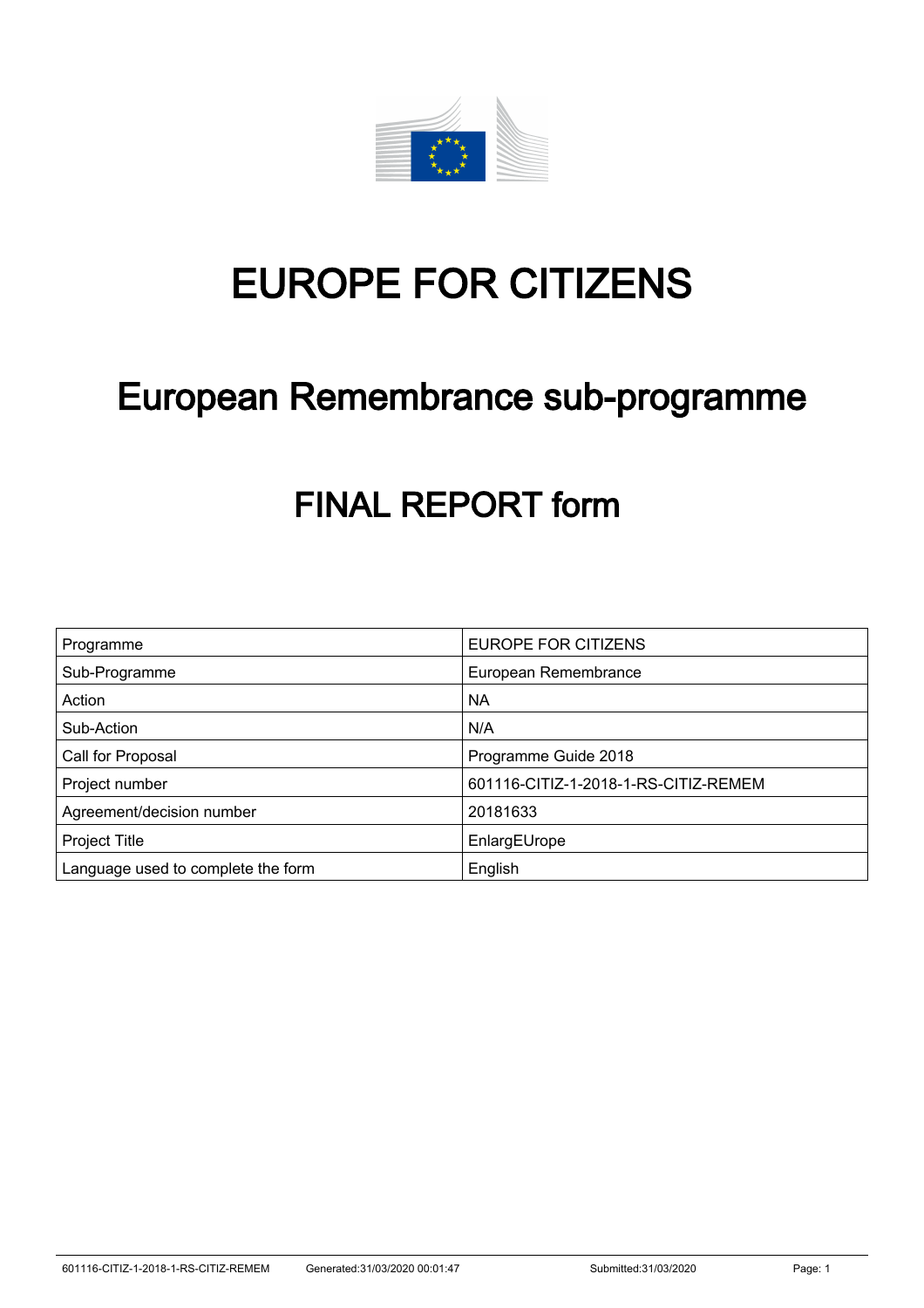# Contractual data

## Dates and Beneficiaries

### **Dates**

| Project Start: 01/08/2018    | Project End: 31/01/2020    |  |
|------------------------------|----------------------------|--|
| Activities Start: 01/08/2018 | Activities End: 30/11/2018 |  |
| Project Duration(months): 18 |                            |  |

## Beneficiary Data

| Role                                          | <b>PIC</b> | Name                     | Country |
|-----------------------------------------------|------------|--------------------------|---------|
| Coordinating<br>Organization /<br>Beneficiary | 940793592  | EVROPSKI POKRET U SRBIJI | Serbia  |
| Management Contact   940793592<br>Person      |            | EVROPSKI POKRET U SRBIJI | Serbia  |

## Legal Representative

## Organisation Legal Address

|                  | Name: EVROPSKI POKRET U SRBIJI |               |
|------------------|--------------------------------|---------------|
|                  | Street: KRALJA MILANA 31       |               |
| Post Code: 11000 |                                | City: BEOGRAD |
| Country: Serbia  |                                |               |

### **Department**

| Name:            |                              |                |
|------------------|------------------------------|----------------|
|                  | Street: Kralja Milana 31     |                |
| Post Code: 11000 |                              | City: Belgrade |
| Country: Serbia  |                              |                |
| Local Address:   |                              |                |
|                  | Internet site: www.emins.org |                |

### **Contact**

Title: Ms **Function: Secretary General**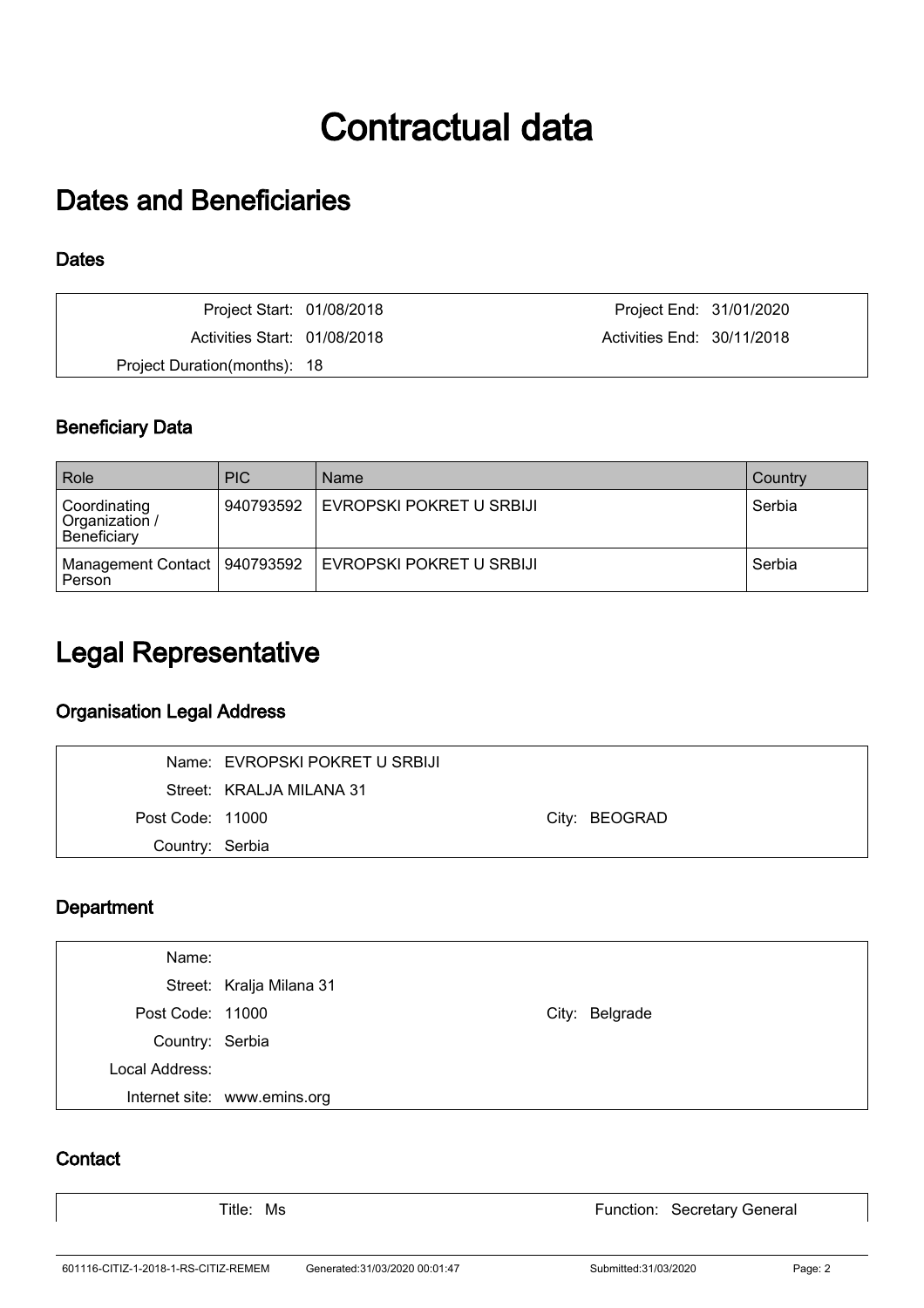Name Grubjesic **Name:** Suzana Phone Number 1: +381113640174 Phone Number 2: Fax Number: Mobile Number: Email: suzana.grubjesic@emins.org

## Contact Person

### Organisation Legal Address

|                  | Name: EVROPSKI POKRET U SRBIJI |               |
|------------------|--------------------------------|---------------|
|                  | Street: KRALJA MILANA 31       |               |
| Post Code: 11000 |                                | City: BEOGRAD |
| Country: Serbia  |                                |               |

### **Department**

| Name:            |                              |                |
|------------------|------------------------------|----------------|
|                  | Street: Kralja Milana 31     |                |
| Post Code: 11000 |                              | City: Belgrade |
| Country: Serbia  |                              |                |
| Local Address:   |                              |                |
|                  | Internet site: www.emins.org |                |

### **Contact**

| Title: Mr.                    |                                        |                 | Function: Project Manager |
|-------------------------------|----------------------------------------|-----------------|---------------------------|
|                               | Name: Bogdanovic                       |                 | Last Name: Aleksandar     |
| Phone Number 1: +381113640174 |                                        | Phone Number 2: |                           |
| Fax Number:                   |                                        | Mobile Number:  |                           |
|                               | Email: aleksandar.bogdanovic@emins.org |                 |                           |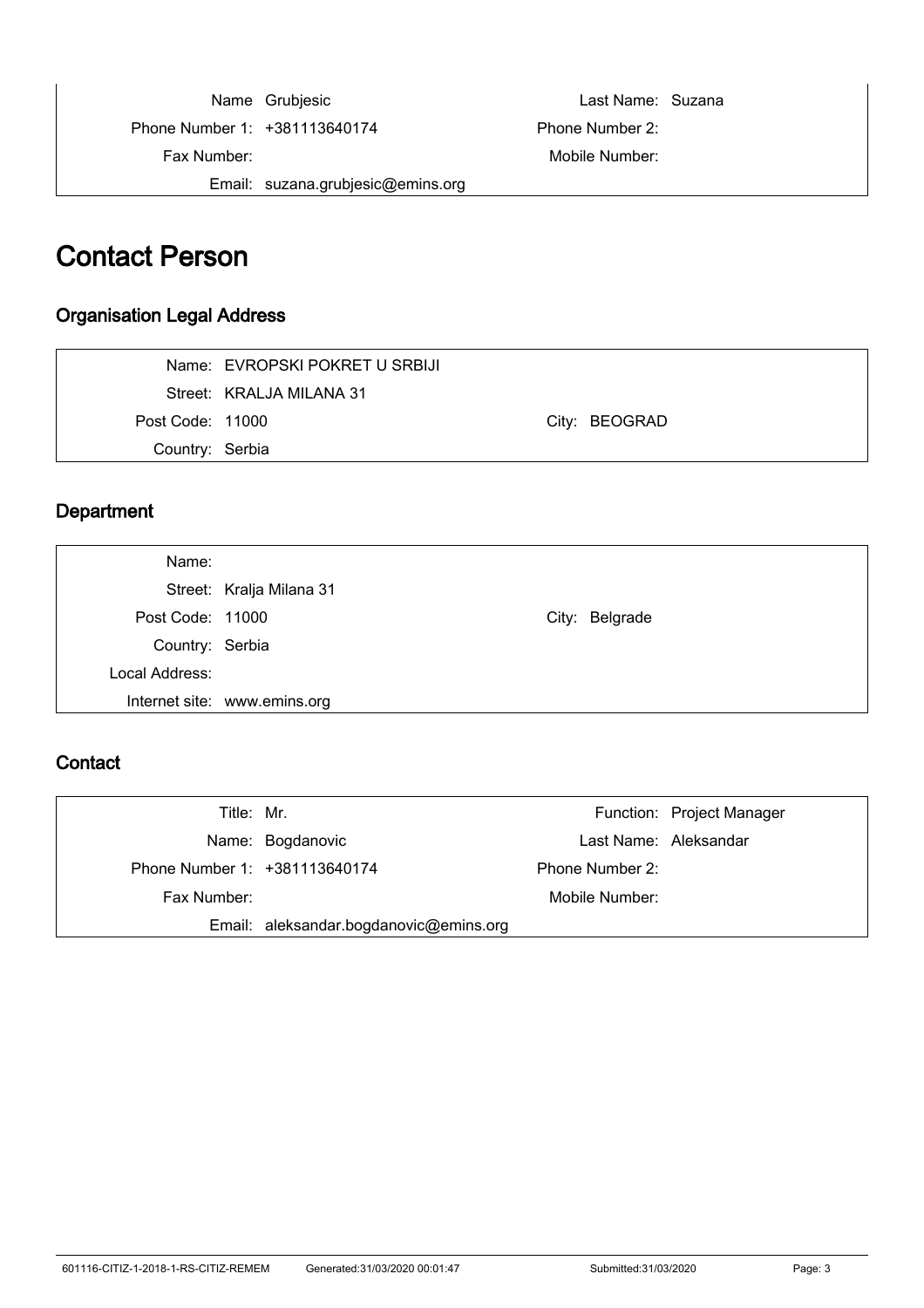# Implemented Activities

# Short description of the project's results in English, French or German

| English - 1 | EnlargEUrope was implemented by 6 partners from 6 European countries each representing<br>different phases and experiences of EU Enlargement process (Poland, Lithuania - 2004; Romania<br>- 2007; Croatia -2013; and current candidate countries - Serbia and Montenegro). Project<br>addressed the lack of fact-based EU Enlargement debate based on individual experiences of<br>citizens, as opposed to the one at political level, which does not engage wider public. The project<br>contributed to better understanding of significance of EU Enlargement process by opening debates<br>on the Enlargement results in past, issues of future Enlargements and direct benefits for the<br>citizens; by pointing out examples of good practise and positive experiences of citizens from the<br>countries from the Bing Bang enlargement (Poland, Lithuania, Romania) and most recent<br>enlargement (Croatia); by promoting EU values and joint history of milestones in European<br>Integrations; by building knowledge on positive impacts of the European Integration process<br>among youth in Serbia and Montenegro. The project engaged citizens in thinking, remembering<br>and sharing experiences of EU Enlargement process in EU and in the Western Balkans. Positive<br>perception and the visibility the Enlargement in EU, Serbia and Montenegro was promoted online<br>and offline, thus raising knowledge and understanding of impact of Enlargement on citizens<br>across Europe. It contributed to better mutual understanding among citizens of 4 CE Europe and<br>Serbia and Montenegro. The project surpassed the envisaged number of participants by directly<br>involving 1.321 participants primarily from Serbia, Montenegro, but also Croatia, Romania, Poland,<br>Lithuania, and Western Balkan region (Bosnia and Hercegovina, Kosovo, North Macedonia,<br>Albania), and reaching over 13.118.020 online. Total number of public events for different target<br>groups organised within the Project EnlargEUrope was 25. Events took place in Serbia,<br>Montenegro, Poland, Lithuania, Croatia, and Romania. Most of the events received local media<br>coverages, producing close to 50 press clippings. Events included youth engaging events<br>Facelook with celebrities discussing EU integrations (3); European Classes for high schoolers with<br>peer to peer knowledge sharing and specially developed textbook dissemination (5); Ask Me<br>Anything about the EU with project partners from 5 countries discussing their experience of the EU<br>Enlargement and membership (5); expert debates for policy makers (Belgrade Security Forum<br>panels; conference "Greatest Enlargement: Lessons for Western Balkans"; project closing<br>conference "Not Another Enlargement Conference") (4); events organised by the Project Partners<br>in their countries (REACT! Camp in Montenegro; debate on youth entrepreneurship opportunities<br>in Lithuania; conference on "Open Debate on EU Enlargement" in Poland; policy and practise<br>discussion on the educational system and workshop on youth participation in Croatia; expert<br>discussion on transparency in Romania) (6). Outreach activities included creation of website<br>enlargeeurope.net presenting points of views, experiences, examples of good practise from<br>different European countries, primarily those of Project Partners. Website published 61 articles in<br>English (and additionally 21 in Serbian language and 7 in other partners' languages) about<br>different aspects of European Integrations, Enlargement or accession process and practise;<br>gathered 113 inputs ("experiences") from unique visitors from around 10 European countries; and<br>regularly announced and covered all events happening within the Project. Website also included<br>fun quiz testing knowledge on European Integrations and offering additional information and<br>recommending sources. It recorded 2,204 users and 12,016 page views over 14 months. Website |
|-------------|---------------------------------------------------------------------------------------------------------------------------------------------------------------------------------------------------------------------------------------------------------------------------------------------------------------------------------------------------------------------------------------------------------------------------------------------------------------------------------------------------------------------------------------------------------------------------------------------------------------------------------------------------------------------------------------------------------------------------------------------------------------------------------------------------------------------------------------------------------------------------------------------------------------------------------------------------------------------------------------------------------------------------------------------------------------------------------------------------------------------------------------------------------------------------------------------------------------------------------------------------------------------------------------------------------------------------------------------------------------------------------------------------------------------------------------------------------------------------------------------------------------------------------------------------------------------------------------------------------------------------------------------------------------------------------------------------------------------------------------------------------------------------------------------------------------------------------------------------------------------------------------------------------------------------------------------------------------------------------------------------------------------------------------------------------------------------------------------------------------------------------------------------------------------------------------------------------------------------------------------------------------------------------------------------------------------------------------------------------------------------------------------------------------------------------------------------------------------------------------------------------------------------------------------------------------------------------------------------------------------------------------------------------------------------------------------------------------------------------------------------------------------------------------------------------------------------------------------------------------------------------------------------------------------------------------------------------------------------------------------------------------------------------------------------------------------------------------------------------------------------------------------------------------------------------------------------------------------------------------------------------------------------------------------------------------------------------------------------------------------------------------------------------------------------------------------------------------------------------------------------------------------------------------------------------------------------------------------------------------------------------------------------------------------------------------------------------------------------------------------------------------------------------------------------------------------------------------------------------------------------------------------------------------------------------------------------------------------------------------------------------------------------------------------------------------------------------------|
|             | was heavily promoted via social networks on accounts of all partners. Payed Facebook promotion<br>was used often, targeting youth in 6 countries, offering attractive design.                                                                                                                                                                                                                                                                                                                                                                                                                                                                                                                                                                                                                                                                                                                                                                                                                                                                                                                                                                                                                                                                                                                                                                                                                                                                                                                                                                                                                                                                                                                                                                                                                                                                                                                                                                                                                                                                                                                                                                                                                                                                                                                                                                                                                                                                                                                                                                                                                                                                                                                                                                                                                                                                                                                                                                                                                                                                                                                                                                                                                                                                                                                                                                                                                                                                                                                                                                                                                                                                                                                                                                                                                                                                                                                                                                                                                                                                                                         |

## **Description**

Please describe the implemented activities - including the preparatory activities, if any - and the methods used. Please ensure coherence with the information published online via the information template and the information provided in the Grant Calculation Sheet.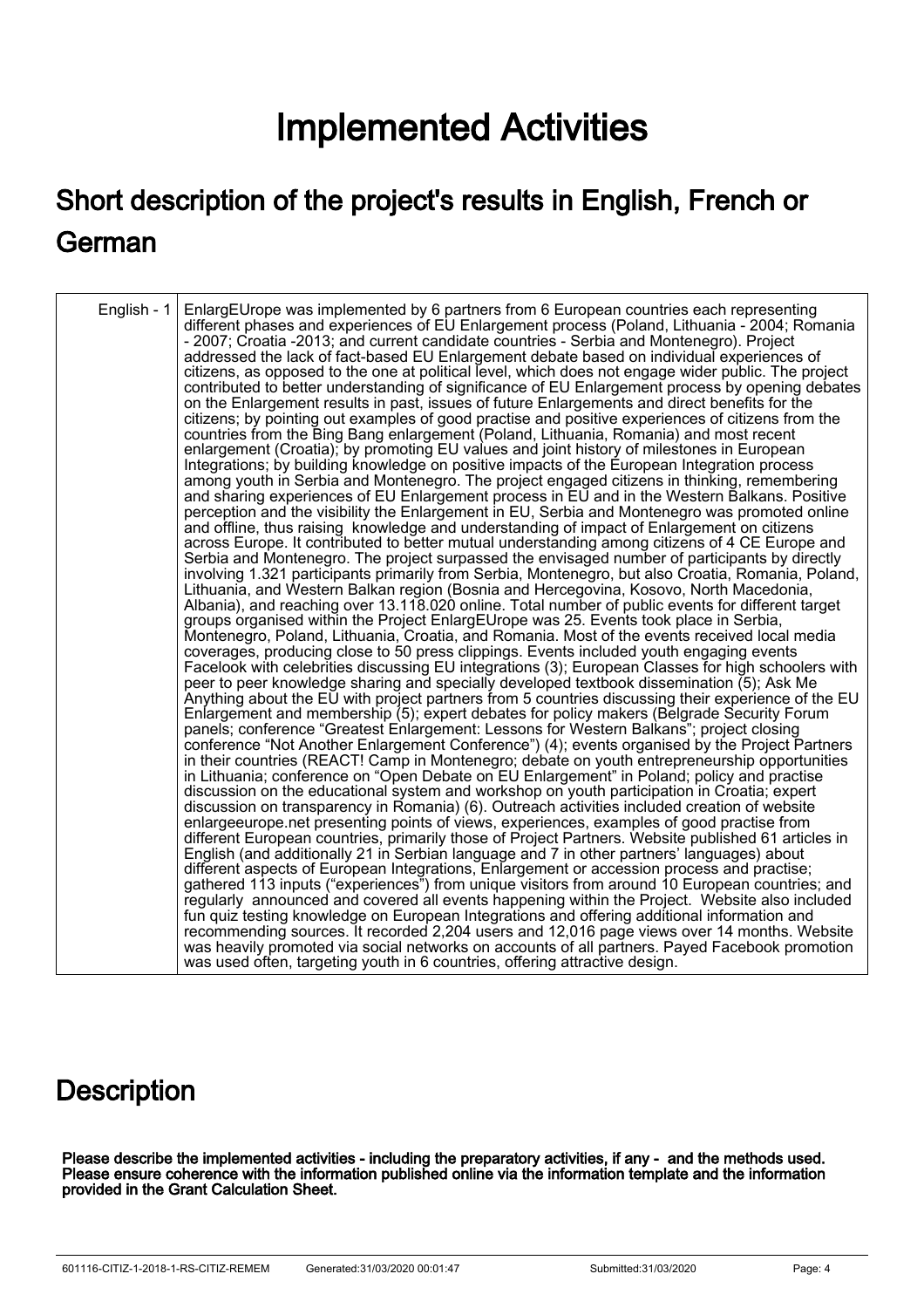Project activities included

- Preparatory activities: Project Management, Strategic planing and strategic documents development; Monitoring and Evaluation of implementation and results.

Preparatory meeting for the representatives of all Project Partners' was organized in the second month of the implementation in Belgrade. It was used to get to know partners better as well as to agree upon basic rules of internal communication, project implementation, timeline and to draft strategic documents (Implementation Plan, Communication Strategy, reporting forms). The meeting included a two part workshop on communication of EU related issues and online campaigning.

- Public events were the biggest part of the project as they were envisaged as tools of direct contact and engagement with target groups. Events took place in Serbia, Montenegro, Poland, Lithuania, Croatia, and Romania, more precisely in 18 cities. Main target group was youth, that is why there were three types of events intended for them: European Classes, Facelook, and Ask Me Anything about the EU.

Events included youth engaging events Facelook with celebrities discussing EU integrations (3); European Classes for high schoolers with peer to peer knowledge sharing and specially developed textbook dissemination (5); Ask Me Anything about the EU with project partners from 5 countries discussing their experience of the EU Enlargement and membership (5).

For target group policy makers there were expert debates (Belgrade Security Forum panels; conference "Great Enlargement: Lessons for Western Balkans"; project closing conference "Not Another Enlargement Conference") (4) Project Partners organized different events in their countries (REACT! Camp in Montenegro; debate on youth entrepreneurship opportunities in Lithuania; conference on "Open Debate on EU Enlargement" in Poland; policy and practise discussion on the educational system and workshop on youth participation in Croatia; expert discussion on transparency in Romania) (6).

- Publications: Activities also included publication of two books - textbook for high school students "It Rings for Europe" specially designed for European Classes; and expert publication Foreign Policy Papers dedicated to Bing Bang Enlargement and the changes in the EU Enlargement policy. Both were distributed free of charge and published online as well.

- Promotional activities: website design and administration; content creation; online campaign, media relations. Another big part of the project was online campaign leaning on the specially designed website and on social networks (Facebook, Twitter, Instagram). Content for website (info-products) were produced by all partners contributing to diversity of views, perspectives and examples of good practises around Europe. Info-products were regularly published on the website enlargeeurope.net under the News section and promoted on the social networks of all Partners. It was decided agains opening of Project accounts and building new audience throughout the Project, but to use already established followers of all project Partners social networks accounts. This gave us access to wast number of people in all six countries and further thanks to paid boosting of posts. Online campaign reached 3.118.020 users and engagement even though not on the same level, was very good. This was visible on the "Experiences" section of the website as well as comment section under the posts.

#### Changes in relation of the original application

No changes in the implementation of the project were introduced with regards to the submitted project proposal.

#### Impact and Citizen Involvement

The whole Project was directed towards increasing the knowledge of citizens on the EU topics, especially enlargement and engaging them in open and fact based discussion. Through the activities of the Project the target groups gained direct and indirect (online) opportunity to see, hear, meet and converse with people with different EU Enlargement and membership experiences (from 6 European countries - Poland, Lithuania, Romania, Croatia, Serbia and Montenegro), as well as European Integration experts, students, and celebrities. Project wanted to offer different perspectives, especially those of ordinary citizens that are close and tangible to others. The high number of participants at the event (the envisaged number was surpassed by 571), as well as gathered online inputs (experiences) prove that we were able to engage audience and provoke honest opinion sharing. By some accounts of direct participants, content (info products and discussions) were able to tackle main dilemmas citizens have had moving them away from the EU. We noted that, when approached in simple terms and with many examples, their interest grows, as does the desire to get involved and participate more (be more informed about EU topics, participate in the debate, at the EU elections, etc.)

Project activities took us to 18 different cities (one in Poland, Lithuania, Croatia, Romania, Montenegro and 13 in Serbia) moving away from the capitals to the local level where there is less opportunity for debate on the EU enlargement and EU. Going to high school with the written endorsement of the Ministry of Education and choosing celebrities to carry the project message in Facelook events gave us unique access to target group (high school students and youth) which is not easily engaged in topics they perceive as "political". With this positive results, we are encouraged to include these type of events in the future project as well.

#### Direct testimonies/stories from participants collected during the events.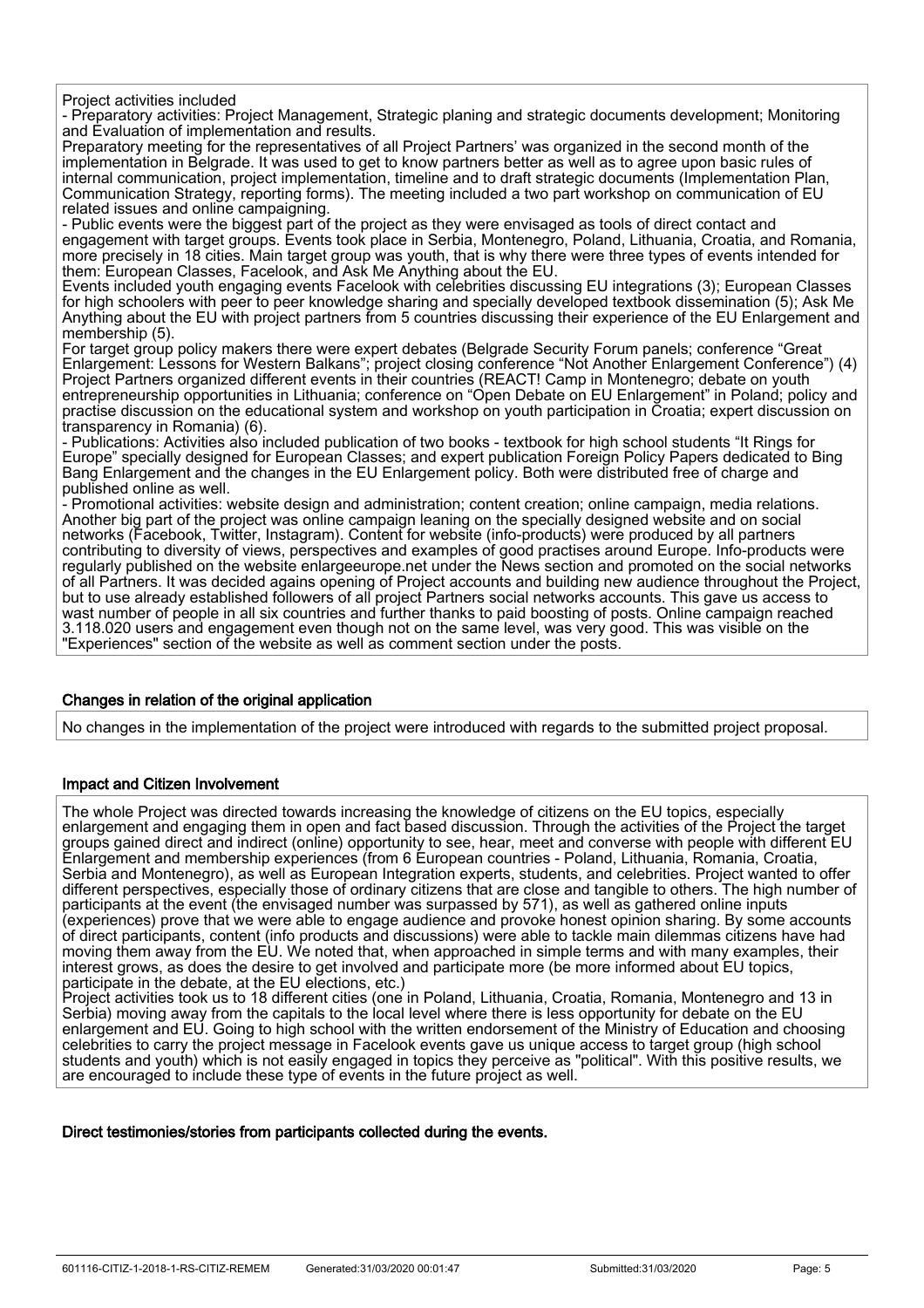#### FATIM, KOSOVO (REACT! Camp Montenegro participant)

I come from Kosovo. I think the React! camp is a great opportunity to see the cooperation between the youth of the region, and I think this will give a great opportunity to the Euro-Atlantic integrations for the Western Balkan countries, and I hope one day Kosovo will be a part of it.

#### IVAN, CROATIA (website visitor)

I think there are many good things about being a member of the EU but people usually don't know enough to be able to see that. TV (Dnevnik in particular) and other media are here to inform us about the EU, but it's not enough. You need to explore be yourself, in books, on Internet, in newspapers… That way you'll have a general knowledge about the EU, but also understanding of political process and rights that belongs you as an EU citizen.

JONAS, LITHUANIA (participant of the "EU - Empowering Youth Entrepreneurs", Lithuania)

I am excited about the opportunity to build my own business I have learned today. The EU supports young entrepreneurs and offers many grants and many opportunities to join entrepreneurial projects that lets to realize business ideas. I participated in several entrepreneurship projects. I met like-minded people; we built our team and started developing a business idea.

ANONYMOUS, CROATIA ("Youth participation - From the National to the EU level", Croatia) It's all so complicated. But if there would be enough time in schools to learn more about the EU, I definitely would like that. It's important to understand what's happening in Brussels, as well as what's happening in Zagreb.

IVANA, OSIJEK, CROATIA ("Youth participation - From the National to the EU level", Croatia) Several months ago I attended Gong workshop about citizen participation on national and EU level. Till then, I didn't know anything about citizen possibilities to participate in decision making process. They exist, you know! The thing that I liked the most is possibility to join with alike-minded people from seven countries and take European citizens' initiative. Have you heard about it? You need to collect one million signatures among European citizens and your idea how to improve some EU law will be presented to European Commission and European parliament.

Marika Djolai @madzarica (BSF 2019 participant via Twitter) Very happy to have participated in #BelSecForum this year. There you see how many people care about Western Balkans, work hard and are not giving in! Thank you for having me.

Douglas @Douglas1880 (BSF 2019 participant via Twitter) And that's a wrap up!SonjaLicht @StojanovicSonja and @VMedjak closing another super interesting #BelSecForum. Kudos to the organizers and thanks for another fruitful, engaging & inspiring discussions about the #Balkans and beyond! See you next year at #BSF2020 in #Belgrade

Alida @Alidav978 (BSF 2019 participant via Twitter) #BelSecForum is by far, the most robust, and vigorous event in the #WesternBalkans, gathering incredibly interesting people, energize the audience with present-day topics and making a genuine effort to make the genderbalanced panel. Well done @Savkovic\_Marko @StojanovicSonja

#### Key message(s) of citizens involved in the project

In candidate countries (Serbia and Montenegro) and new member country (Croatia) citizens professed their interest to learn more about the opportunities form them personally in the EU, as well as to know how the Brussels politics concerns them directly. They said that they tend to have negative opinion about the EU related issues, however are likely to change their mind when faced with data and facts explained and understandable. Their opinion is influenced by the dominant narrative in their countries and especially in Serbia, citizens are turning away from the EU because of the ambiguous messages their government and the EU send. In Poland, Romania and Lithuania citizens confessed that they were not familiar with the current process of enlargement in the Western Balkans, ie. the accession negotiation of Serbia and Montenegro, and the status of North Macedonia and Albania.

#### Dissemination and visibility of your project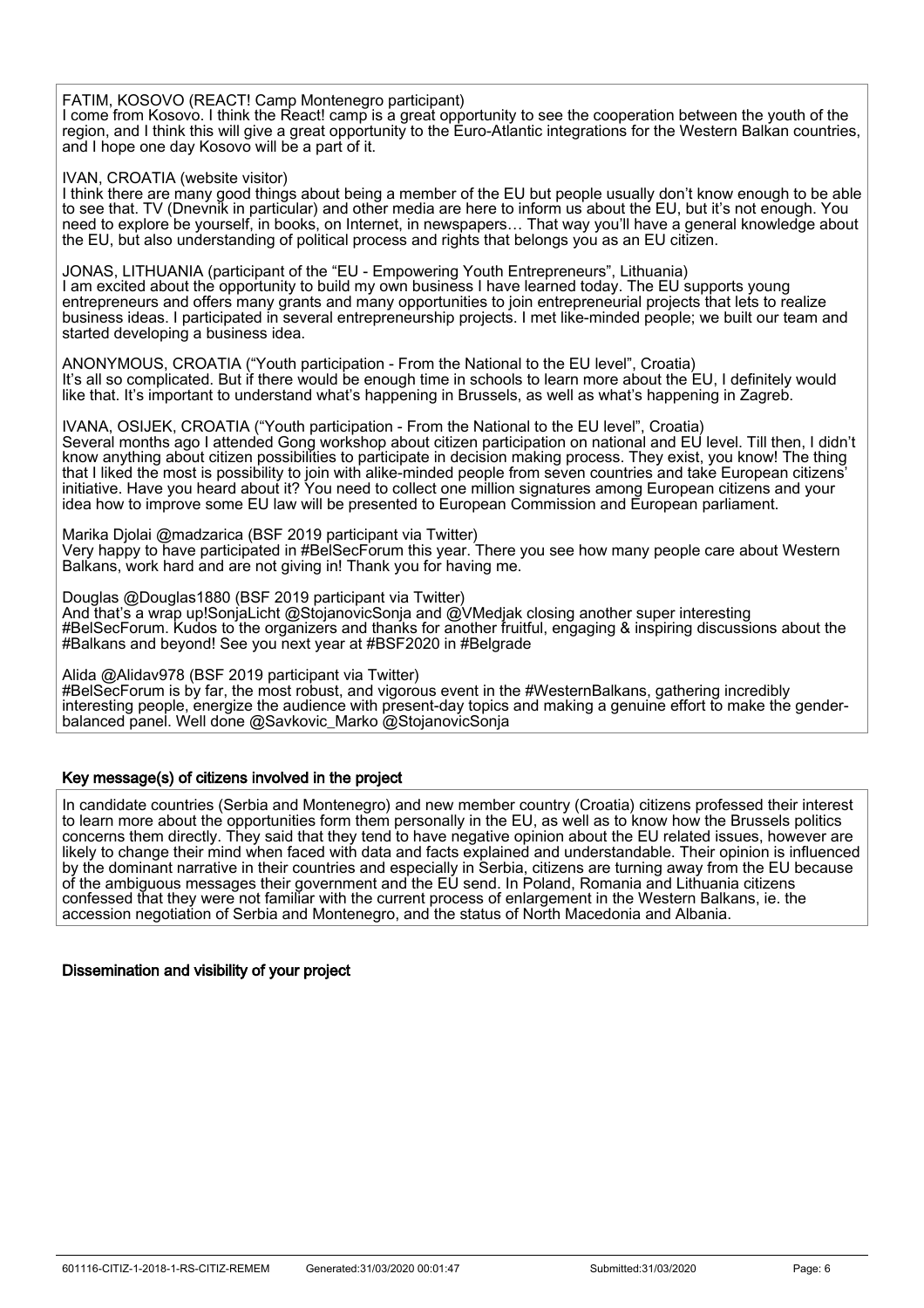At the beginning of the Project, at the preparatory meeting of the Project Partners the Communication Strategy was discussed and developed in order to unify and coordinate external communication of the Project, project activities and results. Strategy prescribed basic rules of visibility which included usage of Project logo with the donor logo (Europe for Citizens Programme of the European Union) and disclaimer. Logo of the Project was designed to embody the soul and purpose of the project and that is to attract youth to get interested and engage in sharing their views and impressions, experiences of the European Integrations, EU Enlargement and membership. The logo emphasised the EU in the project name enlargEUrope. This designed was further developed in website created for the project enlargeeurope.net. All communication on the website was in English in order to be accessible to the users from project partners' countries and other interested. Website regularly published stories (news) from 6 participating countries and other European countries showcasing benefits of EU membership, informing on different developments in the European Integration process and analysing current European affairs. Other section of the website were dedicated to event announcements and reports, quiz and visitors opinions on the EU. One page presented the Project, its goals, Project Partners and donor.

Online campaign was also developed in detail in the Communication Strategy with aim of communicating EU membership benefits for the citizens and sharing good examples and experiences from European countries, members and future members. Post were regularly created on Facebook and Twitter once to twice a week, sharing content from the website - news, events announcements and "experiences" sent in by the website visitors and event participants. Post were always tased with hashtag #EnlargEUrope and #ShareYourViews. Post included links to the content on the website and or attractive visual inviting users to leave their opinion in the "experiences" section of the website. Post were written in native language of the Project Partner and Partners were in charge of translation and adaptation. Project Lead created posts in English that were boosted (paid promotion) for target groups in all six countries before the Facebook imposed restrictions for "political content" (post cannot be boosted outside the country of citizenship) and other partners were obligated to share them.

Two publication were created and printed in the scope of the Project. One text book for high school students to accompany the European Classes was printed in 300 copies and distributed to European Classes attendees, as well as at other events in Serbia. It is also available online. Zvoni za Evropu http://www.emins.org/wpcontent/uploads/2019/03/Zvoni-za-Evropu-2019-za-web.pdf

The other publication Foreign Policy Papers: Big Bang Enlargement and Changes in the Enlargement Policy was a collection of expert analyses printed in 100 copies and available online. It was presented and disseminated at the conference held in Belgrade under the title "Great Enlargement - Lessons for Western Balkans". Spoljopolitičke sveske: Rezultati "velikog praska" i promene u politici proširenja Evropske unije http://www.emins.org/wpcontent/uploads/2017/03/Spoljnopoliticke-sveske-01-2019-web.pdf

Most of the event were open to media (20/25) and received media coverage producing close to 60 media pieces in all partner countries.

#### Visibility of the Europe for Citizens Programme

All necessary visibility documents were developed in line with the EU and Europe for Citizens rules on visibility stipulated in the Communication and Visibility Requirements for EU External Actions - 2018 and on Europe for Citizens website.

Project Team developed the logo for the project in English and the EU visibility elements were made integral part of the branding. Logo and corresponding visual elements were implemented on the website of the Project enlargeeurope.net.

Guidelines were applied in preparation of printed and online publications (It Rings for Europe, Foreign Policy Papers: Big Bang Enlargement and Changes in the Enlargement Policy), as well as in other materials (signature lists, agendas, conference materials, etc.). All these contain the EU flag and a statements "Projekat kofinansira program Evropa za građane I građanke" and "Project is co-financed by the Еurope for Citizens Programme of the European Union" as well as the disclaimer stating EU waiver of responsibility for content and views expressed "Ova publikacija je napisana uz finansijsku pomoć Evropske unije. Sadržaj ove publikacije je isključiva odgovornost autora i ne može ni na koji način predstavljati viđenja Evropske unije".

Visibility of other activities was ensured by stating that project was supported by the Europe for Citizens Programme of the European Union and visibility of graphic elements which prove this (press releases, media advisories, invitation letters, etc.). In statements for the media EU as a donor was always clearly mentioned. Online content was always accompanied with the hash tags developed for the project #EnlargEUrope #ShareYourViews.

#### Additional information

-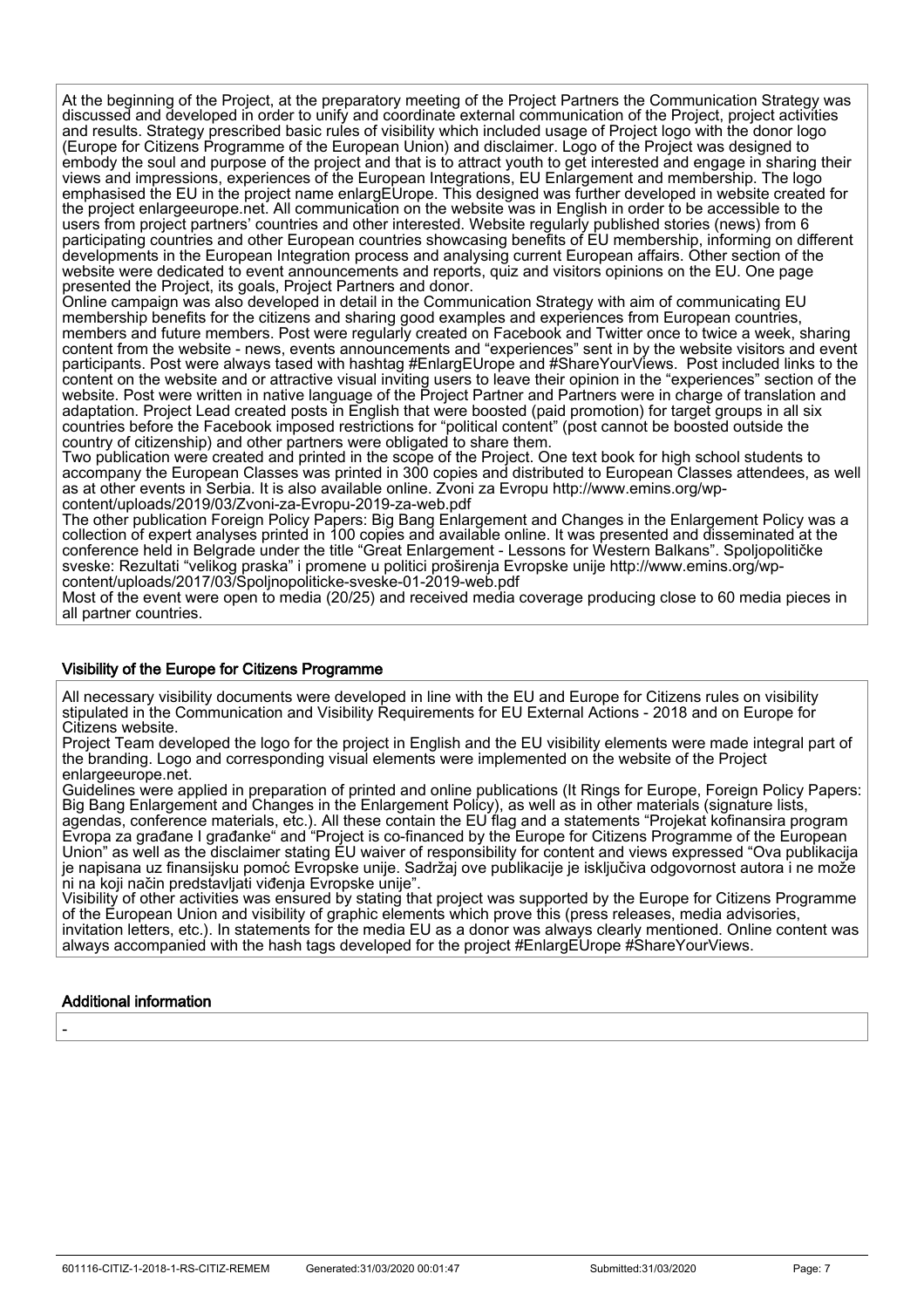# **Statistics**

# Direct Participants

|                                                 |            | Participants by target group |           |          | Disadvantaged |       |     |       |
|-------------------------------------------------|------------|------------------------------|-----------|----------|---------------|-------|-----|-------|
| Name of Organisation/municipality               | Country    | below 30                     | $30 - 65$ | above 65 | participants  | Women | Men | Total |
| EVROPSKI POKRET U SRBIJI                        | Serbia     | 505                          | 561       | 21       |               | 481   | 515 | 996   |
| POLSKA FUNDACJA IM. ROBERTA<br><b>SCHUMANA</b>  | Poland     | 36                           | 11        | 2        |               | 17    | 28  | 45    |
| <b>NVO ALFA CENTAR</b>                          | Montenegro | 90                           |           | 0        |               | 52    | 39  | 91    |
| <b>GONG</b>                                     | Croatia    | 48                           |           | 0        |               | 28    | 21  | 49    |
| Societatea Academica din Romania                | Romania    | 44                           | 70        | 6        |               | 42    | 78  | 120   |
| JAUNIMO VERSLUMO SKATINIMO<br><b>ASOCIACIJA</b> | Lithuania  | 19                           |           | 0        |               | 9     | 11  | 20    |
|                                                 |            | 742                          | 645       | 29       | 9             | 629   | 692 | 1321  |

## Indirect Participants

## Indirect Participants

İ

İ

Number of indirect participants 8 652 418

## Number of Participants not yet active within organisations / institutions before the project

| Number of participants to the project<br>who were not active within<br>organisations/ institutions before the<br>project | 1022 |
|--------------------------------------------------------------------------------------------------------------------------|------|
|                                                                                                                          |      |

# Other information

## Activities of the project

| Project start date | 01/08/2018 |
|--------------------|------------|
| Project end date   | 01/01/2020 |

## Venues of the activities

| Venue of the activities |  |  |  |
|-------------------------|--|--|--|
| City                    |  |  |  |
| Gusinje                 |  |  |  |
| Belgrade                |  |  |  |
|                         |  |  |  |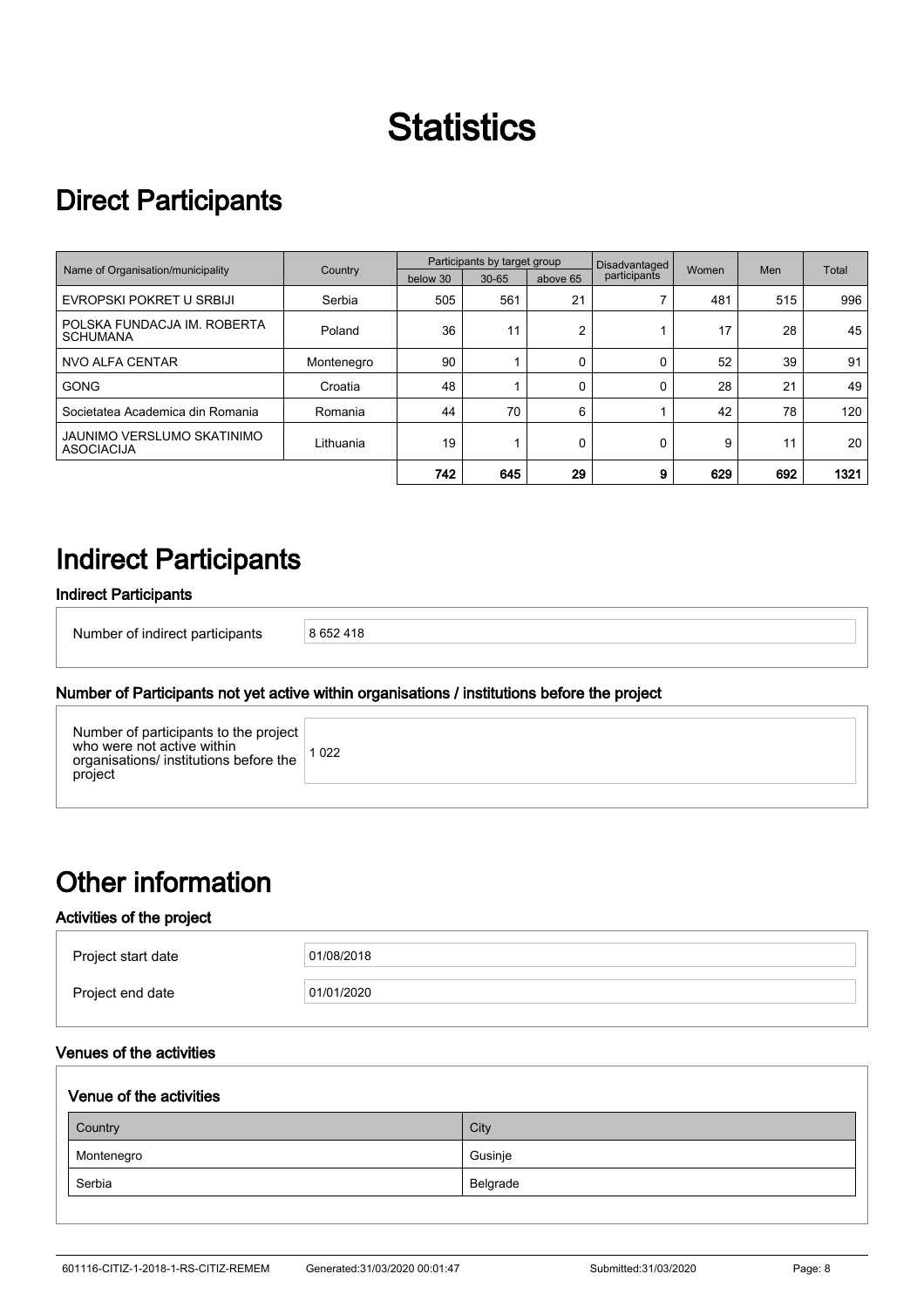| Serbia    | Belgrade         |
|-----------|------------------|
| Serbia    | Kraljevo         |
| Serbia    | Zaječar          |
| Serbia    | Kuršumlija       |
| Lithuania | Vilnius          |
| Serbia    | Belgrade         |
| Serbia    | Požega           |
| Serbia    | Čačak            |
| Poland    | Warsaw           |
| Serbia    | Belgrade         |
| Serbia    | Novi Sad         |
| Serbia    | Subotica         |
| Serbia    | Niš              |
| Serbia    | Prijepolje       |
| Serbia    | Ivanjica         |
| Serbia    | Belgrade         |
| Serbia    | Belgrade         |
| Serbia    | Belgrade         |
| Serbia    | Lazarevac        |
| Croatia   | Zagreb           |
| Croatia   | Zagreb           |
| Serbia    | Kruševac         |
| Romania   | <b>Bucharest</b> |

## WebSite Address

İ

İ

WebSite Address enlargeeurope.net; emins.org

#### Citizens' understanding of the EU

| To which extent have the project's<br>activities increased citizens'<br>understanding of the EU? | Good |
|--------------------------------------------------------------------------------------------------|------|
|--------------------------------------------------------------------------------------------------|------|

#### Please give an example

Project reached over 5 milion people in Europe directly and indirectly. It offered factual and evidence based information about the impact of the process of European Integrations and the EU membership on citizens of Europe already in the EU and those waiting to enter. It gave them first hand explanations and examples of benefits EU citizens have and often take for granted. Citizens of the EU were reminded of the enlargements process, what it meant for them and showed them what it means for citizens of candidate countries and other Western Balkan countries. Content on the website was in adapted to the language and level of knowledge of the average citizen and it included illustrations, charts, maps and links to relevant sources for further reading. Participants at the event had an opportunity to pose questions they are really interested to learn and to the reliable source as well. It was the place to open debate and hear different points of views with good arguments, so that participants were equipped to make informed decisions in the future about EU issues. They were able to receive feed back online when they commented posts, making communication two ways.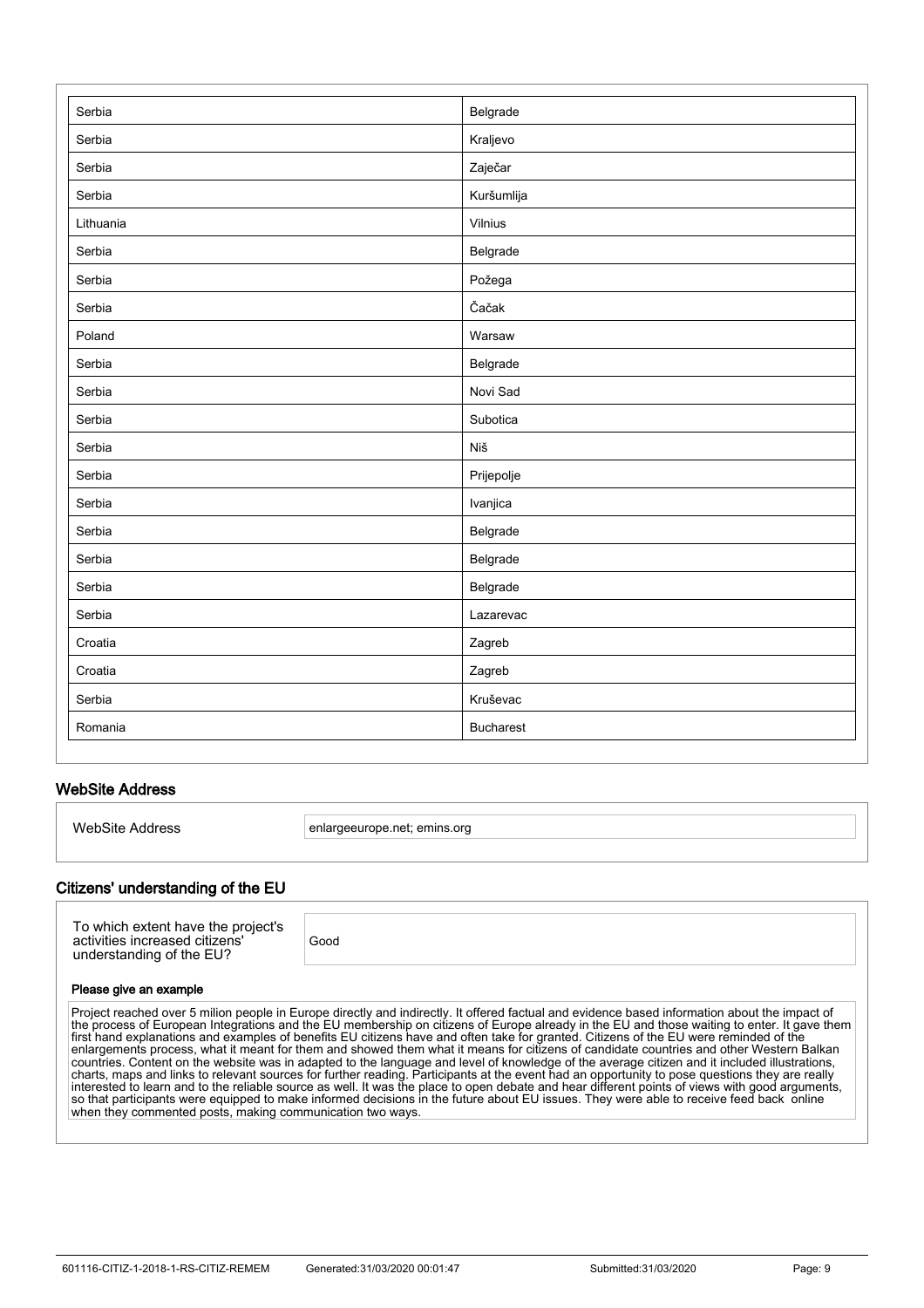# Financial Sheet

## Final Grant Requested

| Item                     | Contractual | Declared <sup>:</sup> |
|--------------------------|-------------|-----------------------|
| Executive Agency - EACEA | 88 200,00   | 88 200,00             |
| Total:                   | 88 200,00   | 88 200,00             |